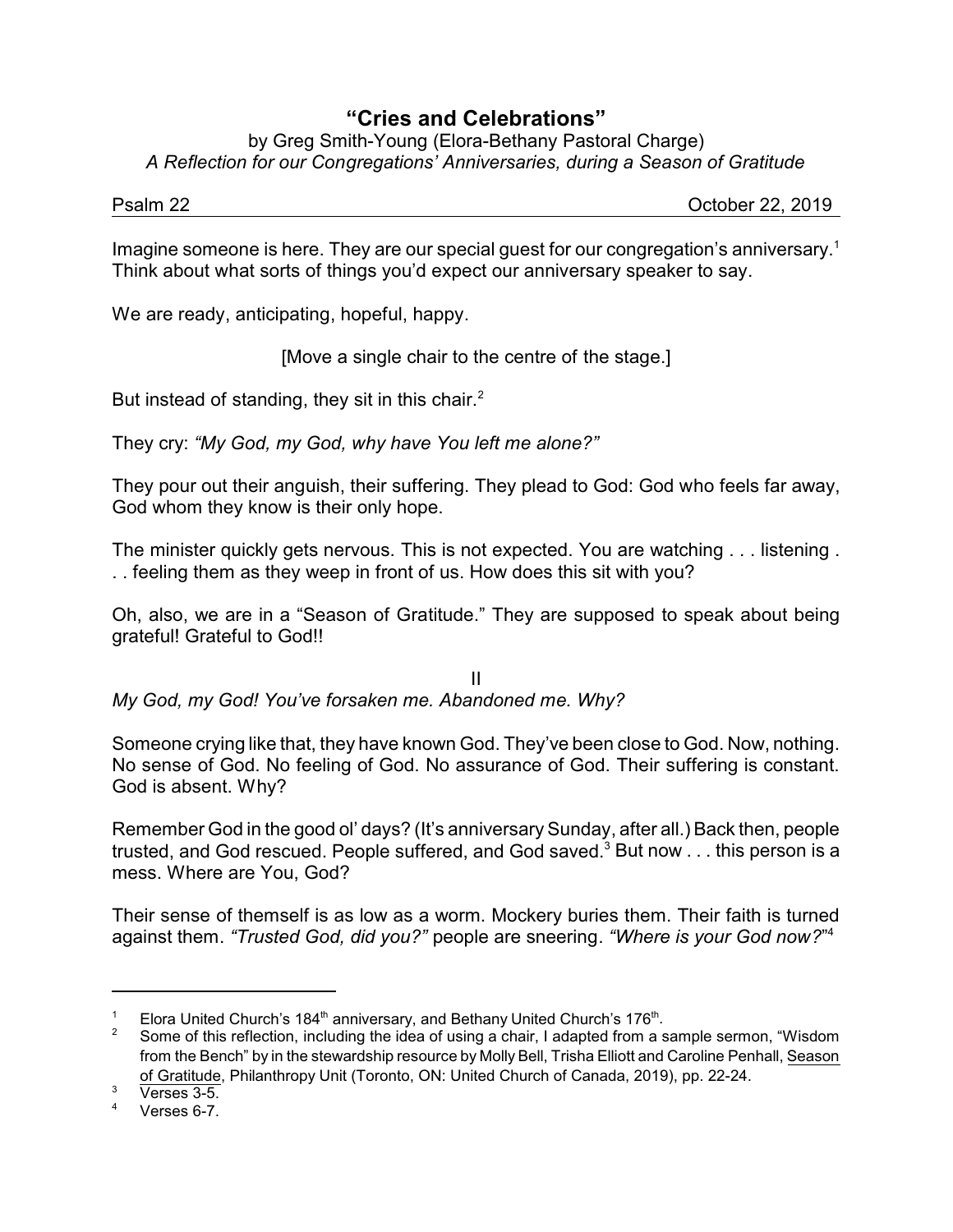They are dying up here. Brawny bulls, ripping lions, wild dogs, goring oxen — this is the pantheon of beastly terrors that describes what is done to them. 5

They are falling to bits, body and soul. <sup>6</sup>

This is our anniversary guest. But a stranger? No. They are here, with us, every Sunday. Among you, among us, in the pews (and sometimes standing at the front). They are us. Maybe they are you.

So together, let's cry the first part of Psalm 22.

You can read [Psalm 22:1-21 here](https://www.biblegateway.com/passage/?search=Psalm+22%3A1-21&version=CEB).

III

It's been 18 decades of us being us. A congregation's anniversary celebrates times when we have been at our best. What are those? I'm sure we have good and different answers.

Maybe this is when we've been at our best too. When we've been a church-community where people could come and cry. Neighbours, strangers, friends, ourselves . . . crying out *"My God, my God, why have you abandoned me?"* Pleading with God, *"Hurry and help me."* Maybe we are at our best when folks can pray their own words, hard words that echo the Bible's words.

[Add another chair beside the first.]

Maybe we have also been our best when we heard cries like these. I mean, really heard them. When we've heard them among us. When we've heard them beyond us. We've heard cries from those who are isolated, violated, broken down and sitting alone, and we've sat with them. We've helped as we could. We've joined our prayers to theirs. Or, we've simply sat and waited together for God.

These can be our best times because we are Jesus' church. Jesus cries.

Jesus was on his cross, nailed and hung to die, and he cried out. The church's Lord cried, *"My God, my God, why have you forsaken me?"* Psalm 22 was already many centuries old. Jesus made it his own. Jesus made our cries his own. Our cries became marked on God's flesh: mocked, breaking, devoured, his clothes gambled for, his life done for. Our sense of abandonment, foresakenness, hopelessness, he made his.

We are his church. We always have been. We always will be. Jesus' church cries out. And

 $^{5}$  Verses 12-13, 16, 20-21.

<sup>6</sup> Verses 14-15.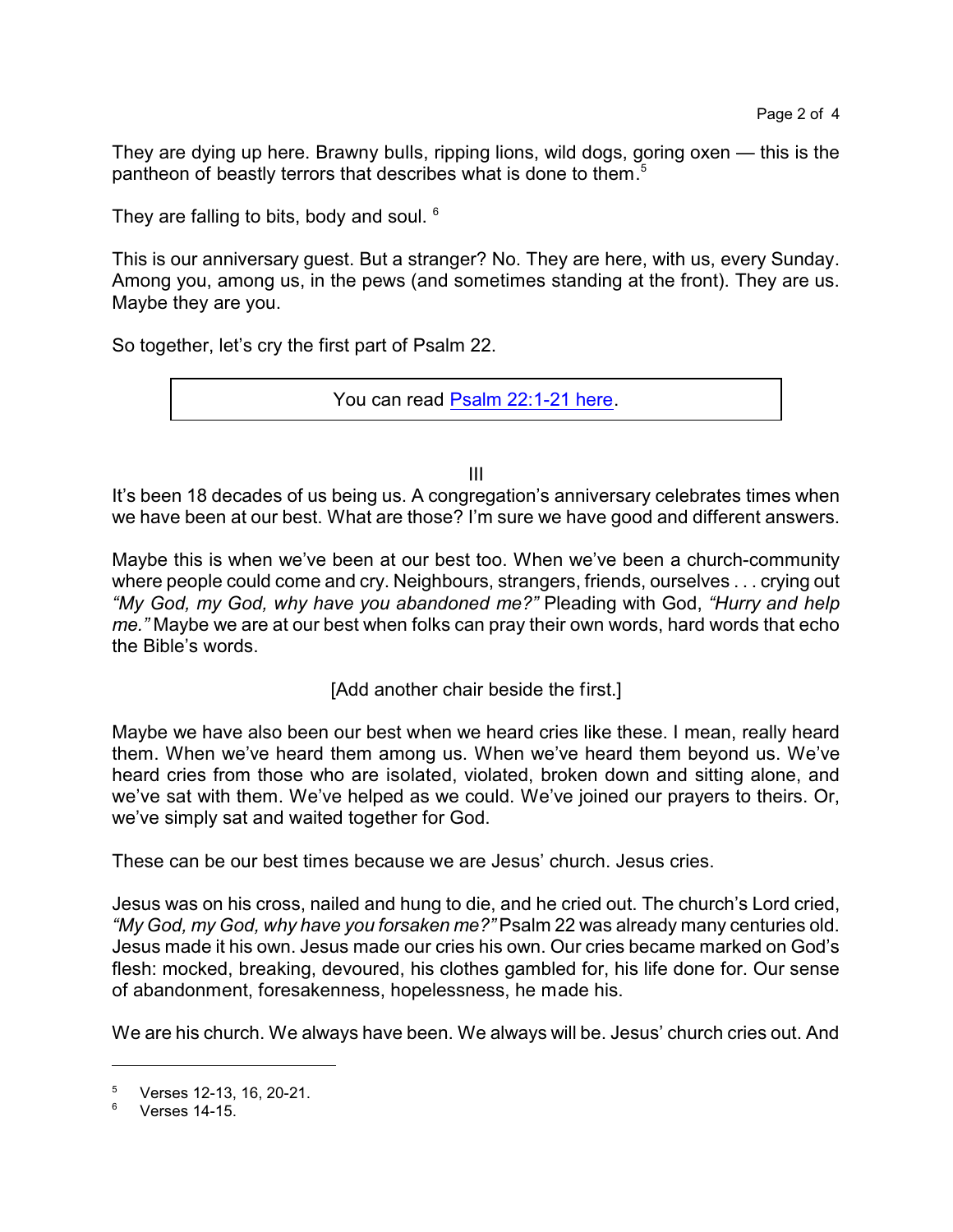Jesus finds his church among those who cry.

 $IV$ 

Also, Jesus finds his church among those who celebrate.

Their cheeks are marked with dried up tears. Their throats are raw from pleading to God. But it is a Season of Gratitude. Psalm 22 does not finish with crying. It turns to celebration.

If the first part gives voice to Jesus' crucifixion, and ours too, the second sings out "resurrection": his and ours too.

You can read [Psalm 22:22-31 here](https://www.biblegateway.com/passage/?search=Psalm+22%3A22-31&version=CEB).

A celebration breaks out. There is a movement in the words we just said of how the circle of gratitude ripples and spreads. It starts small, with the person's family. Then gratitude spreads through the assembly. It spills out from the congregation, and breaks out throughout the nation.

It is not stopping! Gratitude will grow through the latitudes and longitudes of the earth. Gratitude will spring to life among all the world's families. Those who are powerful will come down from their high towers to move their feet. Those who are weak will bust some mighty moves.

Listen! "Those who descended to the dust" — the dead — will get up and get down. Remember, this is a song of resurrection. Listen! Even those who have yet to come along — the not-yet-born — will be birthed onto the scene with songs on their lips. Remember, this is a song for the future.

## V

What happened? The first part of the Psalm ended. The second part began. We don't know what went on between the period that finished the crying, and the capital letter that started the celebration. It does not tell us.

We don't know how things switched from bad to good. Maybe they did not switch. Perhaps the situation changed, but maybe it did not. We don't know what.

We do know Who. God. God listened. God answered. Some had said that God's silence to suffering was a sign of God's despising, God's detesting. But God said, "No way!"

Now, we don't get an answer to why God seemed silent. We don't get an answer to why God felt absent. What we do get is Jesus. Jesus' deathly cross, and Jesus' empty tomb. What we do get is God's Presence, and God's power to save.